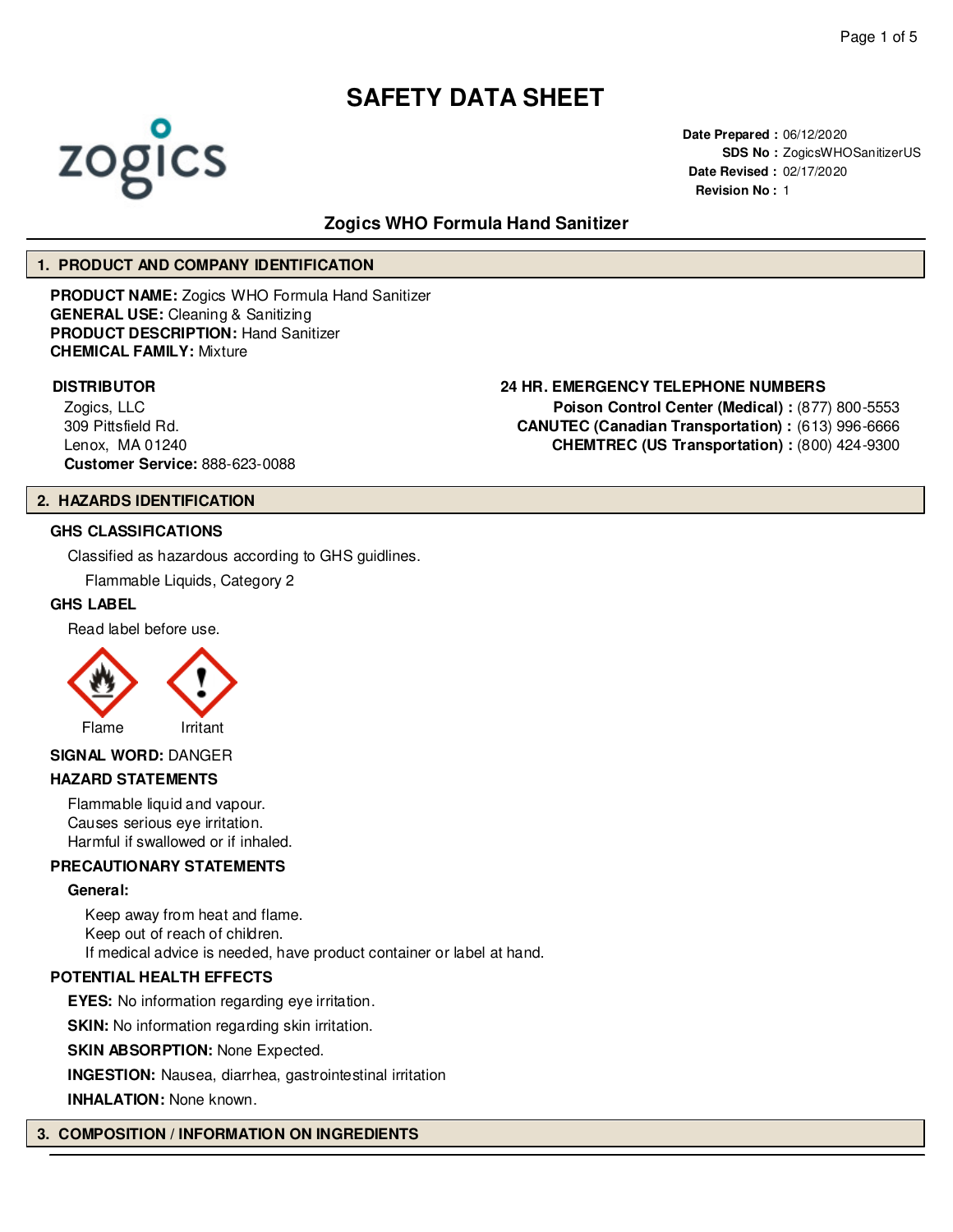**Date Prepared :** 06/12/2020 **SDS No : ZogicsWHOSanitizerUS Date Revised :** 02/17/2020 **Revision No :** 1

# **Zogics WHO Formula Hand Sanitizer**

| Chemical Name       | $Wt.\%$          | <b>CAS</b>                 |
|---------------------|------------------|----------------------------|
| Ethyl Alcohol       | $\sim 80$ - $85$ | $64 - 17 - 5$              |
| Water               | $~\sim$ 11 - 15  | 7732-18-5                  |
| 1,2,3- Propanetriol | $\sim$ 1 - 2     | $56 - 81 - 5$              |
| Hydrogen Peroxide   |                  | $\sim$ 0.1 - 0.2 7722-84-1 |

# **4. FIRST AID MEASURES**

**EYES:** Immediately flush eyes with plenty of water. Get medical attention, if irritation persists.

**SKIN:** In the case of skin irritation or alergic reactions, consult a physician.

**INGESTION:** Get immediate medical attention. Do not induce vomiting unless instructed to do so by poison center or physician.

**INHALATION:** If breathing is difficult, remove victim to fresh air and keep at rest in a position comfortable for breathing.

# **SIGNS AND SYMPTOMS OF OVEREXPOSURE**

**EYES:** Irritation, redness, watering eyes

**SKIN:** Itching, redness.

**SKIN ABSORPTION:** Not Established

**INGESTION:** May be harmful if swallowed and enters airways.

**INHALATION:** No specific data.

**ACUTE EFFECTS:** Not Established

**CHRONIC EFFECTS:** Not yet Known

# **5. FIRE FIGHTING MEASURES**

**FLAMMABLE CLASS:** Flammable Liquids

**EXTINGUISHING MEDIA:** Use alcohol foam, carbon dioxide, or water spray when fighting fires involving this material.

**HAZARDOUS COMBUSTION PRODUCTS:** Oxides of carbon

**FIRE FIGHTING PROCEDURES:** Fight fire with normal precautions from a reasonable distance.

**FIRE FIGHTING EQUIPMENT:** As in any fire, wear self-contained breathing apparatus pressure-demand, (MSHA/NIOSH approved or equivalent) and full protective gear.

**FIRE EXPLOSION:** None Expected.

**HAZARDOUS DECOMPOSITION PRODUCTS:** None known.

#### **6. ACCIDENTAL RELEASE MEASURES**

**SMALL SPILL:** Pick up wash liquid with additional absorbent and place in a disposable container.

**LARGE SPILL:** Dike area in front of spill and contain for appropriate disposal.

### **ENVIRONMENTAL PRECAUTIONS**

**WATER SPILL:** Not Established

**LAND SPILL:** Avoid runoff into storm sewers and ditches which lead to waterways.

**AIR SPILL:** None known.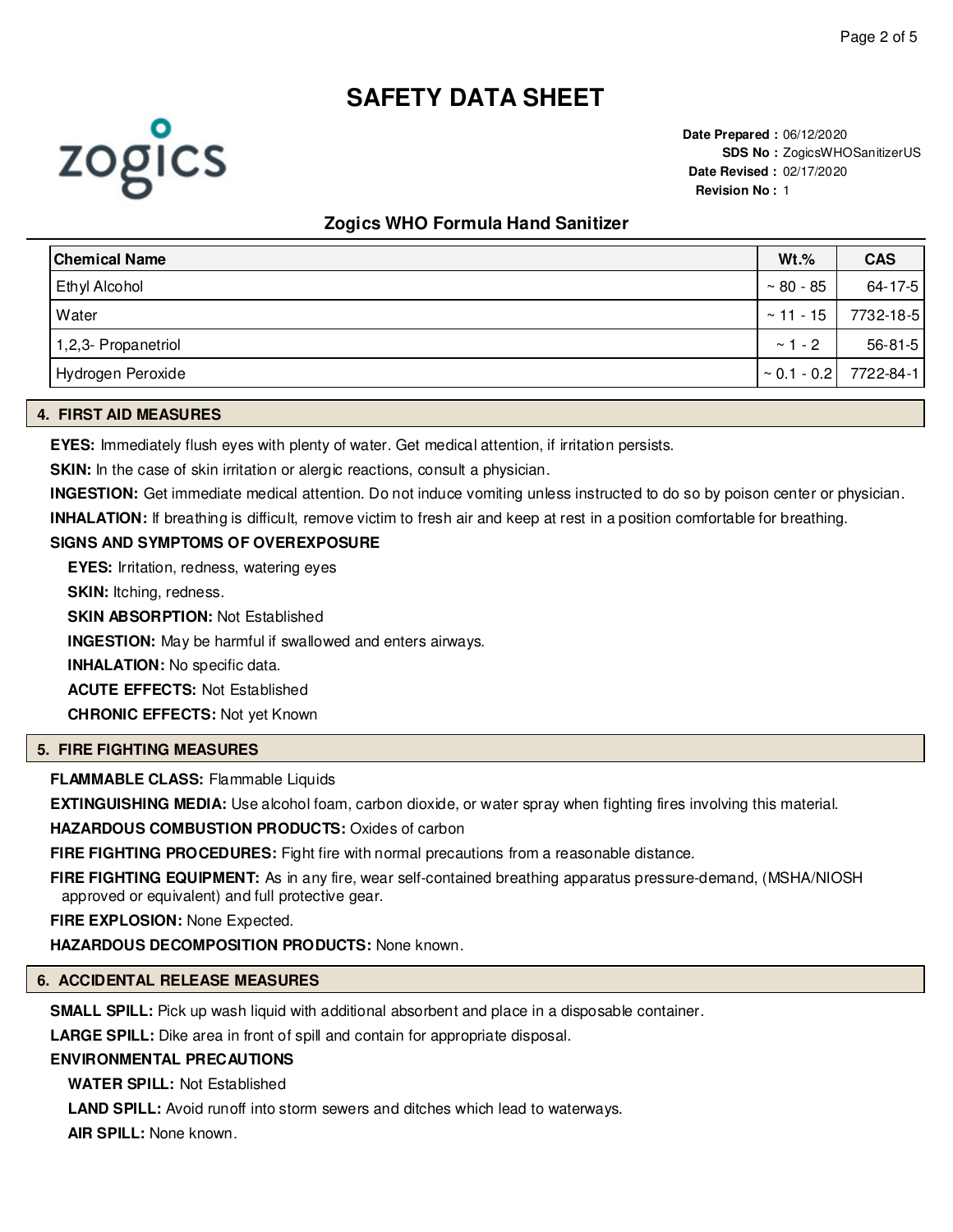

**Date Prepared :** 06/12/2020 **SDS No :** ZogicsWHOSanitizerUS **Date Revised :** 02/17/2020 **Revision No :** 1

# **Zogics WHO Formula Hand Sanitizer**

#### **7. HANDLING AND STORAGE**

**HANDLING:** Use good industrial practice.

**STORAGE:** Store in a cool place in original container and protect from sunlight.

#### **8. EXPOSURE CONTROLS / PERSONAL PROTECTION**

#### **EXPOSURE GUIDELINES**

| OSHA HAZARDOUS COMPONENTS (29 CFR1910.1200) |                        |     |      |                   |  |  |
|---------------------------------------------|------------------------|-----|------|-------------------|--|--|
|                                             | <b>EXPOSURE LIMITS</b> |     |      |                   |  |  |
| <b>Chemical Name</b>                        | <b>Type</b>            |     | ppm  | mg/m <sup>3</sup> |  |  |
| Ethyl Alcohol                               | <b>ACGIH TLV</b>       | TWA | 1000 | 1884              |  |  |
|                                             | <b>OSHA PEL</b>        | TWA | 1000 | 1900              |  |  |

**ENGINEERING CONTROLS:** No special ventilation requirements.

#### **PERSONAL PROTECTIVE EQUIPMENT**

**EYES AND FACE:** No specific recommendation.

**SKIN:** No specific recommendation.

**RESPIRATORY:** Not Established

**PROTECTIVE CLOTHING:** Not Established

**WORK HYGIENIC PRACTICES:** Wash hands before eating and wash before reuse.

#### **9. PHYSICAL AND CHEMICAL PROPERTIES**

**ODOR:** Mild alcohol **APPEARANCE:** Clear liquid **COLOR:** Water white **pH:** ~ 6 to 8 **PERCENT VOLATILE:** 95 - 99 **FLASH POINT AND METHOD:** > (65°F) Closed Cup **AUTOIGNITION TEMPERATURE:** Not Established **VAPOR PRESSURE:** Not Established **BOILING POINT:**  $\sim$  (212°F) to (220°F) **SOLUBILITY IN WATER:** Soluble **SPECIFIC GRAVITY:** ~ 0.81 to 0.86 **VISCOSITY:** Not Established **(VOC):** ~ 5.50 to 5.80 # / gallon

#### **10. STABILITY AND REACTIVITY**

**REACTIVITY:** None **HAZARDOUS POLYMERIZATION:** Will not occur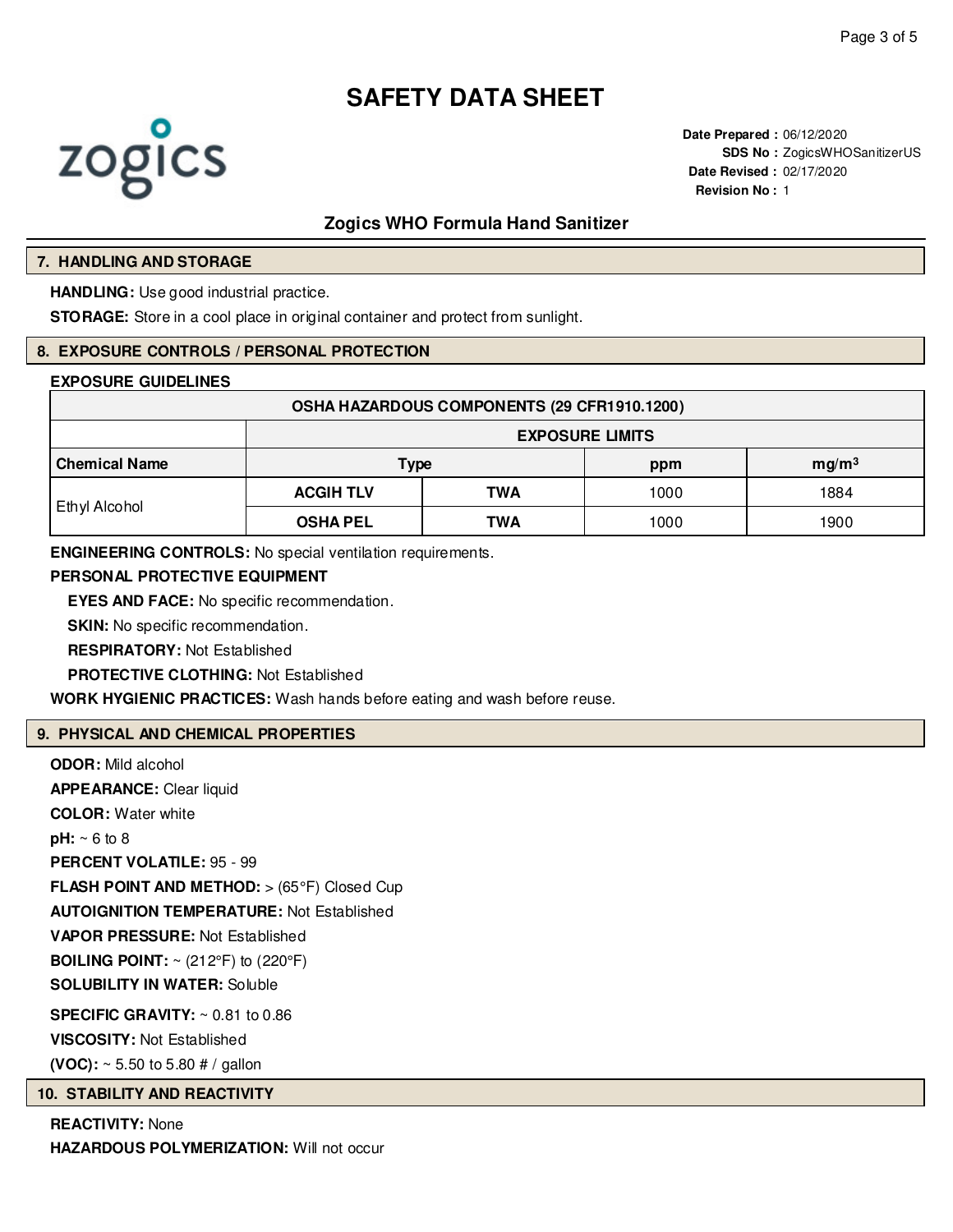

**Date Prepared :** 06/12/2020 **SDS No : ZogicsWHOSanitizerUS Date Revised :** 02/17/2020 **Revision No :** 1

# **Zogics WHO Formula Hand Sanitizer**

# **STABILITY:** Stable

**CONDITIONS TO AVOID:** Avoid high temperatures, ignition sources and incompatible materials.

**INCOMPATIBLE MATERIALS:** Oxidizing materials.

### **11. TOXICOLOGICAL INFORMATION**

#### **12. ECOLOGICAL INFORMATION**

**ENVIRONMENTAL DATA:** Expected to biodegrade readily. **ECOTOXICOLOGICAL INFORMATION:** Not Established **BIOACCUMULATION/ACCUMULATION:** Not Established

#### **13. DISPOSAL CONSIDERATIONS**

**DISPOSAL METHOD:** Always check with local authorities regarding disposal of chemical products

**FOR LARGE SPILLS:** Dike area in front of spill and contain for appropriate disposal.

**EMPTY CONTAINER:** Follow all MSDS/label precautions even after container is emptied because it may retain product residues.

# **14. TRANSPORT INFORMATION**

#### **DOT (DEPARTMENT OF TRANSPORTATION)**

**PROPER SHIPPING NAME:** Alcohols, n.o.s.

**TECHNICAL NAME:** UN 1987, Denatured Alcohol, ( Etahanol solution )

**PRIMARY HAZARD CLASS/DIVISION:** 3

**UN/NA NUMBER:** 1987

**NAERG:** 127

**ROAD AND RAIL (ADR/RID)**

**PROPER SHIPPING NAME:** Denatured Alcohol, ( ethanol solution )

**UN NUMBER:** 1987

**KEMLER NUMBER:** 33

**HAZARD CLASS:** 3

**CLASSIFCATION CODE:** F1

**PACKING GROUP:** II

**LIMITED QUANTITY:** LQ04

**SPECIAL PROVISIONS:** Limited quantities may be shipped as ORM-D, Consumer Commodity, in accordance with 49CFR (HMR181), 173.150 and 173.156.

# **AIR (ICAO/IATA)**

**SHIPPING NAME:** No further information available.

# **15. REGULATORY INFORMATION**

### **UNITED STATES**

**DOT LABEL SYMBOL AND HAZARD CLASSIFICATION**